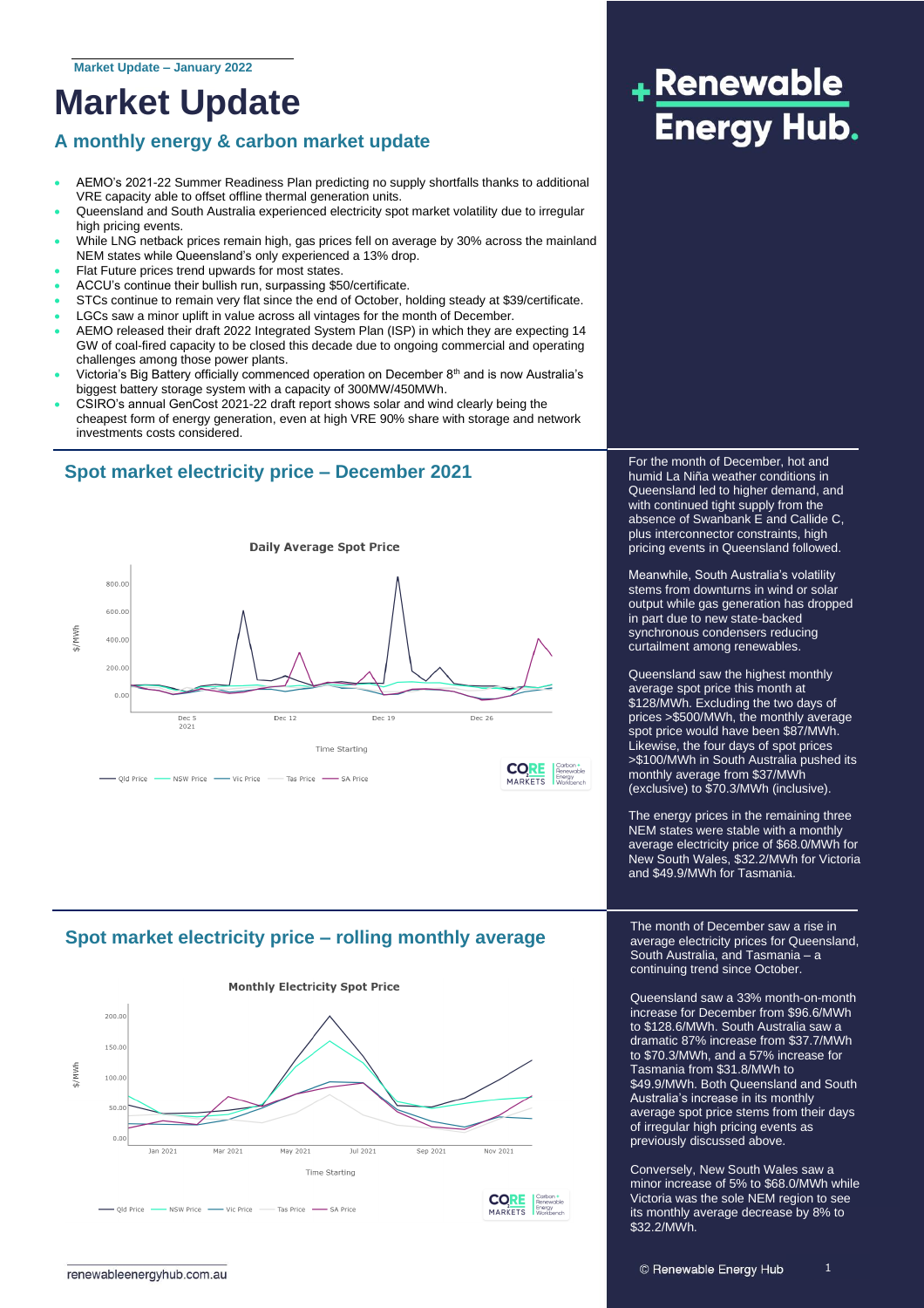#### **Futures contracts – past 12 months**



#### **East coast gas prices – past 12 months**



## +Renewable **Energy Hub.**

Like the previous month of November, Flat Futures contracts for 2022 were heavily influenced by the NEM gas price trends. Gas prices peaked NEM-wide in the middle of December, reaching a monthly high for different states, before sharply declining by 35% to return to pre-November gas price ranges. This was reflected in Futures pricing with a ~10-day lag time.

Queensland Futures rose the most by 17% throughout December from \$77.4/MWh to \$90.8/MWh (peaking at \$92.9/MWh), as tight energy supply conditions mentioned earlier continued to place upwards pressure on Future prices.

New South Wales futures pricing trended upwards from \$73.4/MWh to \$79.3/MWh (peaking at \$84.1/MWh) due to its link to Queensland through their interconnectors.

Victoria saw minor increase in its Futures price from \$53.6/MWh to \$55.4/MWh (peaking at \$59.4/MWh).

South Australia saw a modest increase from \$60.9/MWh to \$65.0/MWh. Unlike other states, it was less influenced from gas prices as its new synchronous condensers allow for more VRE before curtailment; reducing its gas demand.

The daily gas spot price NEM-wide has decreased by 30% over the course of December; the 7-day moving average decreasing by \$3.5/GJ. The end of December saw gas prices mostly returning to pre-November gas price ranges.

Queensland gas prices remain higher on average, with only a 13% decrease in its 7-day moving average from \$12.1/GJ at the start of December to end at \$10.5/GJ. The remaining states saw a 30-35% decrease in their 7-day moving average throughout December; New South Wales was down from \$12.6/GJ to \$8.3/GJ, Victoria was down from \$11.9/GJ to \$8.2/GJ; and South Australia was down from \$12.9/GJ to \$8.4/GJ.

Queensland's gas prices remain high as the Japan-Korea LNG netback prices reached a new high at \$41/GJ. This is the third month in a row where prices have been above \$35/GJ. Despite the historical relation between the netback and NEM gas prices, this does not appear to be the case here. The overall warmer weather has reduced gas demand and likely behind the drop in mainland NEM gas prices.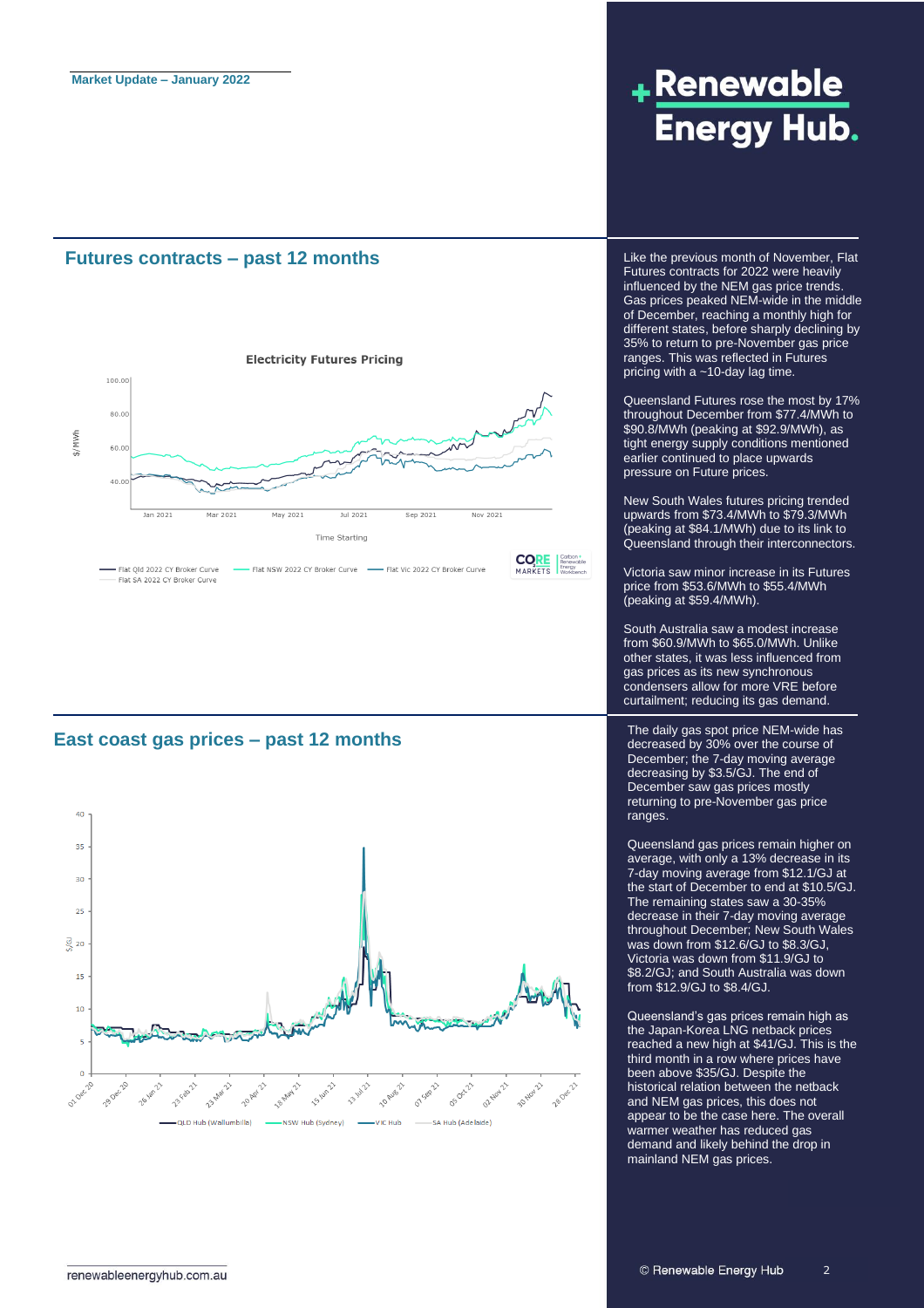#### **Environmental certificates market – ACCUs** ACCU prices continue to trend upwards



#### **Environmental certificates market – LGCs**



#### **Environmental certificates market – STCs**



## +Renewable **Energy Hub.**

with a 21% increase from \$41.50/cert to \$50.25/cert throughout the month of December, surpassing the \$50/cert threshold.

Continued voluntary buying from corporates and investors have been integral to driving ACCU prices higher. There is little indication of ACCU's bullish run ending any time soon as investor participation continues to grow and more corporate net-zero emissions pledges.

This tight supply and increased demand are expected to continue providing forward momentum to ACCU prices in the foreseeable future.

Corporate demand continues to keep LGC prices steady across the board in the recent months.

December saw little movement in LGC prices, though all trended upwards on average by 3.0%. Cal 22 and Cal25 saw the highest percentage shifts of 5.2% and 5.4%, respectively.

| LGCs          | Curve | Last<br>Trade |
|---------------|-------|---------------|
| Spot          | 43.25 | 44.40         |
| <b>Cal 21</b> | 42.45 | 42.45         |
| <b>Cal 22</b> | 41.80 | 43.00         |
| <b>Cal 23</b> | 37.20 | 37.20         |
| Cal 24        | 31.25 | 31.30         |
| <b>Cal 25</b> | 22.40 | 22.40         |

STC prices have remained flat since the Retailer Q3 surrender deadline at the end of October. The month of December saw prices end on \$39.10/cert from \$39.05/cert at the start of the month.

The average STC creation numbers for December remained similar to November's at roughly 965k per week. However, almost all of December's STCs were generated in the first three weeks due to the Christmas shutdown where only 150k were created.

Despite Retailers having a much lower percentage surrender requirement for the February quarter, prices have remained high as sellers begin to hold back volume in anticipation of the new yearly target announced by the CER typically in March which is designed to absorb any excess certificates in the market.

3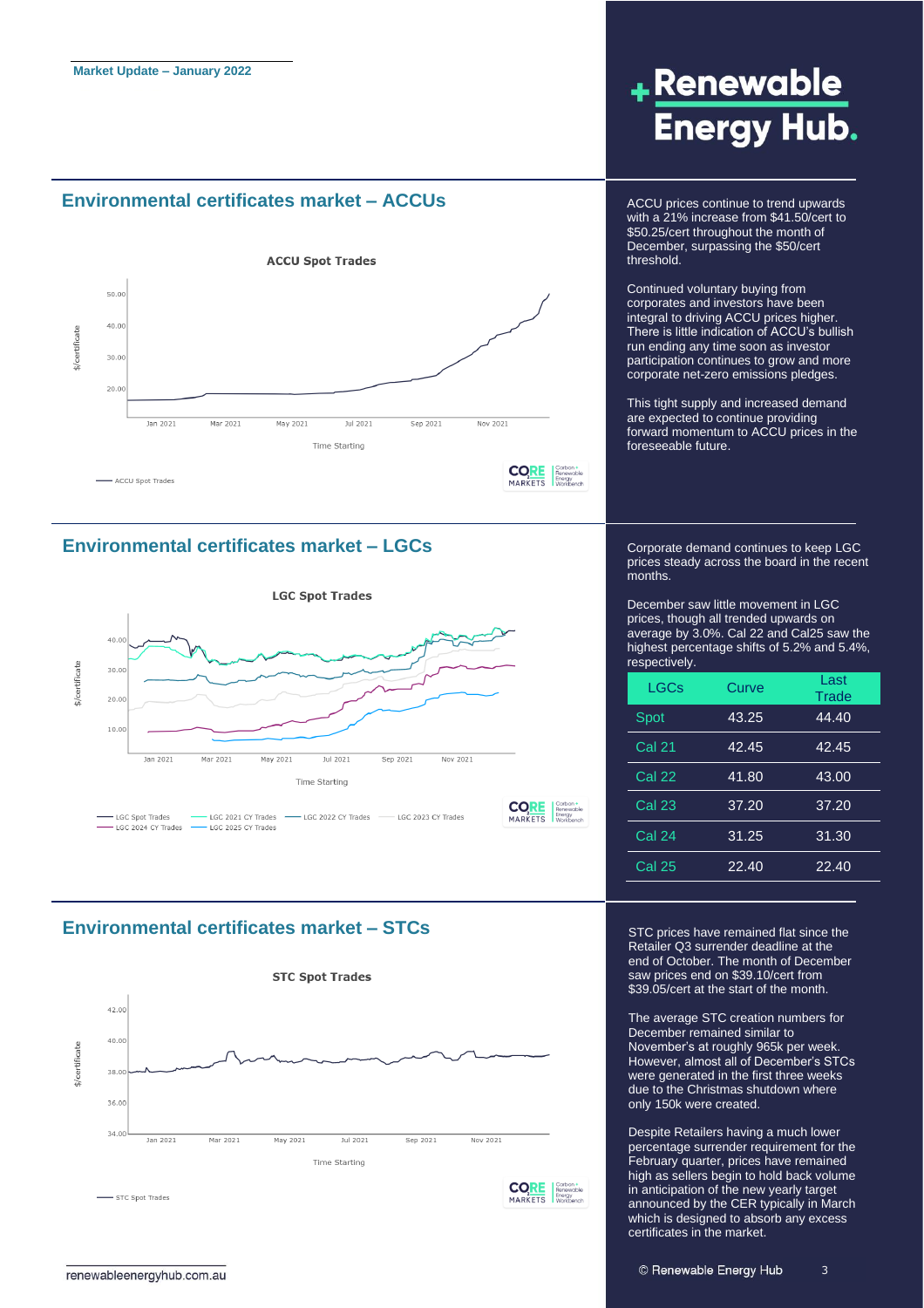#### **Feature 1: AEMO 2022 Integrated System Plan**



#### **Feature 2: The Victorian Big Battery**



#### Victorian Big Battery, December 15 2021



## +Renewable **Energy Hub.**

AEMO released its draft 2022 ISP for consultation early December. Their new central Step Change view is that Australia's electricity transition is accelerating at an unrepeating pace and assumes coal closures will occur at 3× the expected rate.

A major highlight is that 14GW of thermal generation is expected to retire by 2030 as they are pushed out by rooftop solar and large scale renewables. This is almost 3× the expected 5GW of retirements currently scheduled.

For this to occur though, significant investment in the NEM is required to double the amount of currently delivered electricity to 330 TWh by 2050. In order to achieve this, and without coal generation, a 9x increase in utility-scale variable renewable energy (VRE) capacity and a 5× increase in distributed PV.

The draft ISP also highlights the need to adapt networks and markets for twoway electricity flow, more than 10,000km of new transmission, and to triple firming capacity to 60GW provided by batteries, hydro, gas or virtual powerplants.

The Victoria Big Battery (VBB) officially commenced operation December 8<sup>th</sup> 2021, and is now Australia's largest battery storage system with a capacity of 300MW/450MWh.

Situated at Moorabool near Geelong, the VBB took less than a year to build, including a delay in its commissioning process when one of its Tesla .<br>Megapack units caught fire.

It has a 10-year contract with AEMO to bolster the capacity of the transmission link between Victoria and New South Wales at peak demand times during summer, which will account for 250MW/125MWh of its capacity during that time. Moreover, 80% of its capacity is generally reserved for moments when Victoria's energy supply is under high stress, such as any failures from ageing coal-fired generators.

In the first figure left, we see that during the first month of operation, it is operating well below its maximum capacity (the 200MW seen on Dec 1<sup>st</sup> was part of its testing phase) and rarely exceeds 50 MW; this is on par with some of Victoria's smaller gas-peaker plants. Whether or not future Big Battery installations will replace them will remain to be seen.

The second figure shows the VBB operation throughout a standard day where it is primarily operating in the FCAS and arbitrage markets.

4